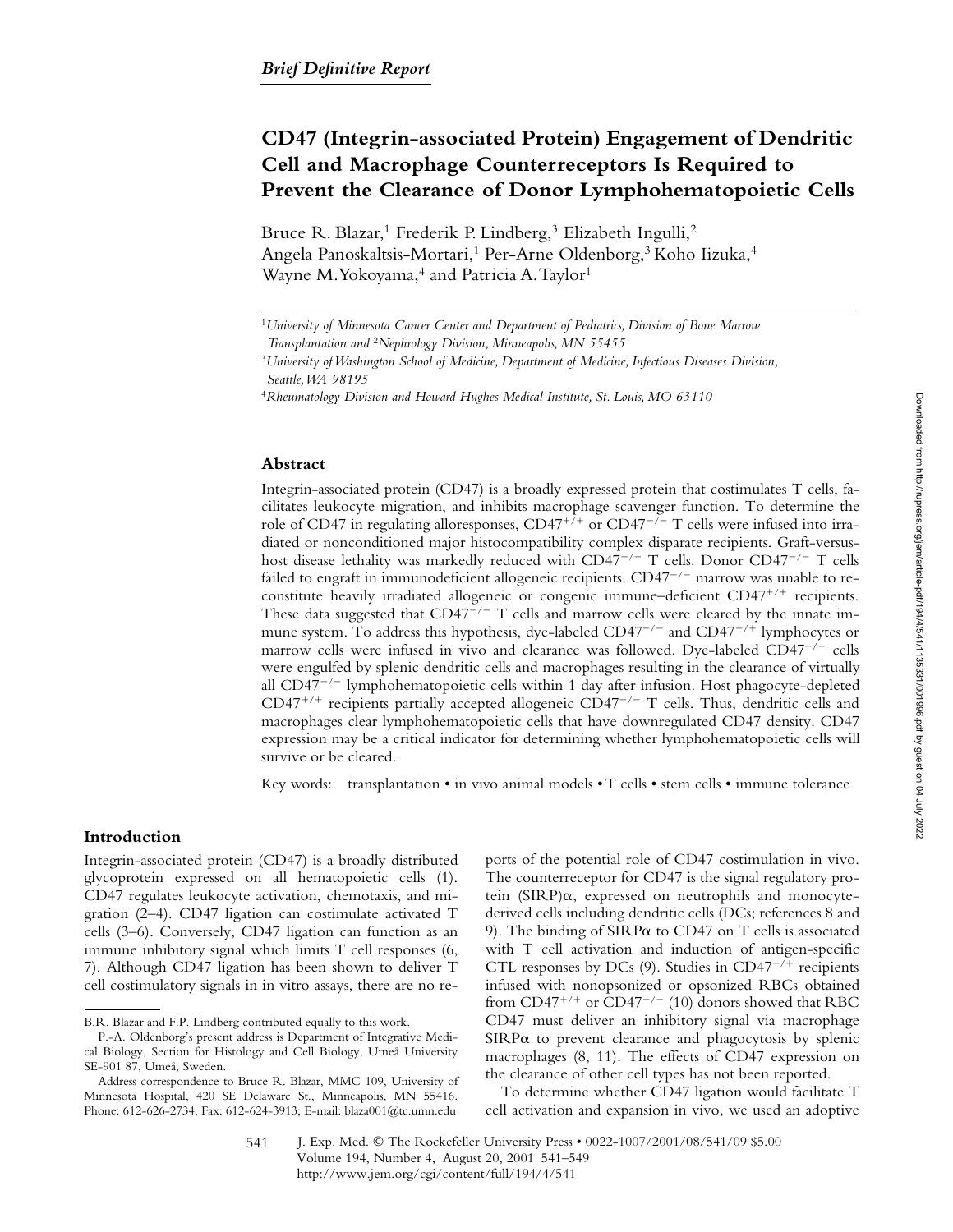transfer system in which donor T cells expand and cause target tissue injury known as GVHD in allogeneic recipients (12). Allogeneic CD47<sup>-/-</sup> T cells had a markedly reduced capacity to cause GVHD and virtually no  $CD47^{-/-}$ T cells were found in lymphoid tissues of CD47<sup>+/+</sup> recipients. Donor  $CD47^{-/-}$  bone marrow (BM) was unable to rescue irradiated congenic immunodeficient CD47+/+ recipients suggesting that the innate immune system might be eliminating  $CD47^{-/-}$  cells. Splenic macrophages, CD11b<sup>+</sup>, and especially CD11b<sup>-</sup> DCs engulfed dye-labeled  $CD47^{-/-}$  LN cells and  $CD47^{-/-}$  BM cells clearing these cells within 24 h after infusion in marked contrast to CD47<sup>+/+</sup> cells. The elimination of splenic macrophages partially restored the capacity of donor  $CD47^{-/-}$  T cells to engraft in allogeneic recipients, indicating that donor  $CD47^{-/-}$  T cells can expand in vivo. Thus, host DCs (and macrophages) can receive negative signals delivered via CD47 antigen expressed on donor BM cells or donor T cells. The downregulation of CD47 antigen expression on lymphohematopoietic cells during disease states may signal these cells for clearance by host DCs and macrophages.

#### **Materials and Methods**

*Mice.* C57BL/6 severe combined immune deficient (B6 SCID), B6.129S7 recombination activating gene (Rag)1tm1Mom recombinase 1-deficient (B6-Rag1<sup>-/-</sup>), C.H2bm1 (bm1),  $C.H2^{bm12}$  (bm12), and B6.PL-Thy1<sup>a</sup>/Cy (termed B6-Thy1.1 congenic) mice were purchased from The Jackson Laboratory. C57BL/6 (termed B6:H2b), B6-CD45.1 congenic, Balb/c SCID (H2<sup>d</sup>), and Balb/c wild-type (CD47<sup>+/+</sup>) mice were purchased from the National Institutes of Health. B6-CD47 deletional mutant (B6-CD47<sup>-/-</sup>) and Balb/c CD47<sup>-/-</sup> mice were generated and backcrossed  $\geq 10$  generations (8, 10).

*GVHD Generation and Quantification of T Cell Expansion In Vivo.* To determine the effects of CD47 expression on the separate contribution of CD4<sup>+</sup> or CD8<sup>+</sup> T cells to the GVHD response, bm12 or bm1 recipients were irradiated with 6.0 Gray ( $137$ Cesium) total body irradiation (TBI) and given CD4+ T cells (0.03–0.3  $\times$  10<sup>6</sup> cells per recipient) or CD8<sup>+</sup> T cells (0.6  $\times$  10<sup>6</sup> cells per recipient) from CD47<sup>-/-</sup> or CD47<sup>+/+</sup> donors (10). Hematocrit (Hct) values were obtained to assess the degree of GVHD manifested by BM destruction (13). Survival and weight curves were monitored (13). To determine the effects of CD47 expression on GVHD mediated by T cells administered under noninflammatory conditions, nonconditioned Balb/c SCID mice were depleted of NK cells by anti-asialo–GM1 antisera and given B6-CD47<sup>+/+</sup> or CD47<sup>-/-</sup> T cells (0.5 or  $2 \times 10^6$  cells per recipient). To quantify the number of donor T cells present in the spleen of allogeneic recipients, splenocytes from Balb/c SCID recipients of B6-CD47<sup>-/-</sup> or CD47<sup>+/+</sup> T cells were analyzed on days 6–7 after transfer. Cohorts were treated intravenously with 0.2 ml of liposomes loaded with dichloromethylene diphosphonate (liposomal DMDP; clodronate) on days 2 and 1 before allogeneic T cell transfer to deplete splenic phagocytes (8, 14). As an additional indicator of donor T cell expansion, cannulae were inserted in the thoracic duct of other cohorts of recipients at the time of peak proliferation (day 6) after BM transplantation (BMT) and lymphocytes were collected over 18 h (13).

 $MLR$  Response.  $B6$ - $CD47$ <sup>+/+</sup> or  $CD47$ <sup>-/-</sup> T cells were mixed with irradiated (30 Gray) T cell depleted Balb/c spleno-

cyte stimulators, plated in replicates of six into 96-well roundbottomed plates containing 105 responders and 105 irradiated stimulators, and incubated for 2–8 d (13). Microtiter wells were pulsed with tritiated thymidine  $(1 \mu\text{Ci})$  for 18 h before harvesting and counted in the absence of scintillation fluid on a  $\beta$ -plate reader.

*Long-Term Engraftment Studies.* To determine whether  $CD47^{-/-}$  recipients could reject donor BM grafts, B6-CD47<sup>-/-</sup> or B6-CD47<sup>+/+</sup> recipients were irradiated (5.5 Gray TBI) and infused with Balb/c BM cells (107). To determine whether  $CD47^{-/-}$  or  $CD47^{+/+}$  BM would engraft and provide long-term hematopoietic reconstitution, B6 recipients were irradiated (5.5– 6.5 Gray TBI) on day 1 and were reconstituted with Balb/c CD47<sup>+/+</sup> or CD47<sup>-/-</sup> T cell depleted BM (10<sup>7</sup> cells) on day 0 (15). In other studies, B6-Thy1.1 recipients were irradiated (9.0 Gray TBI) and reconstituted with B6-CD45.2 CD47 $^{-/-}$  and B6-CD45.1 CD47<sup>+/+</sup> BM cells (5  $\times$  10<sup>6</sup> each). A cohort was splenectomized 10 d pre-BMT. For chimerism assessment, peripheral blood mononuclear cells were stained with anti-H2b–PE and anti-H2d–FITC (BD PharMingen) and analyzed using a FACScalibur™ (Becton Dickinson). To preclude a host antidonor T cell response against donor CD47<sup>-/-</sup> BM cells, CD47<sup>+/+</sup> B6-Rag1<sup>-/-</sup>, or B6-CD47<sup>-/-</sup> recipients were irradiated (9.5 Gray TBI) on day 0 and given  $5 \times 10^6$  congenic B6-CD47<sup>-/-</sup> or  $CD47^{+/+}$  BM cells.

*Short-Term In Vivo BM Proliferation Assay.* To determine the effect of CD47 expression on the short-term reconstituting capacity of  $CD47^{-/-}$  BM, B6 recipients were irradiated (9.5 Gray TBI) to eliminate host hematopoiesis and given  $3 \times$  $10^6$  CD47<sup>-/-</sup> or CD47<sup>+/+</sup> BM cells on day 0 (16). To preclude NK cell–mediated graft rejection, cohorts were injected with anti-NK1.1 (PK136) mAb (200  $\mu$ g) on day 2 to deplete NK cells. Anti-NK1.1 mAb (100  $\mu$ g) results in depletion by day 1 and lasts for  $>$ 14 d. On day 5, 3 µCi of [<sup>125</sup>I]deoxyuridine and  $10^{-11}$  molar fluorodeoxyuridine (Amersham Pharmacia Biotech) was given. Spleens were harvested on day 6, rinsed, and incorporated radioactivity determined using a  $\gamma$ counter.

*Kinetic Assessment of CD47/ Lymphohematopoietic Cell Clear*ance in the Spleen of CD47<sup>+/+</sup> Recipients. Single cell suspensions of LN cells were prepared from B6-CD47<sup>+/+</sup> and CD47<sup>-/-</sup> mice and labeled with carboxyfluorescein diacetate succinimidyl ester (CFSE; Molecular Probes) according to the manufacturer's protocol. Cells were injected intravenously into unirradiated B6 recipients. Single cell splenocyte suspensions were prepared using 10 mM EDTA. Cells were incubated on ice with cychromelabeled anti-B220, cychrome-labeled anti-CD3, PE-labeled anti-CD11c, and either allophycocyanin-labeled anti-CD11b or biotin-labeled anti-F4/80 followed by allophycocyanin-labeled streptavidin. Data were analyzed on a FACScan™ flow cytometer (Becton Dickinson). A portion of the spleens was frozen in precooled isopentane, sectioned (10  $\mu$ ), dehydrated in acetone, rehydrated in PBS, and sequentially incubated with anti-FcR mAb (2.4G2), avidin/biotin solutions (Vector Laboratories), biotin-labeled anti-CD11c mAb (N418), streptavidin-labeled horseradish peroxidase (NEN Life Science Products), and Cy5 labeled tyramide (NEN Life Science Products). Confocal microscopy and image analysis were performed as described previously (17).

*Statistical Analyses.* Group comparisons of continuous data were made by Student's *t* test. Survival data were analyzed by lifetable methods using the Mantel-Peto-Cox summary of chisquared.  $P$  values  $\leq 0.05$  were considered significant.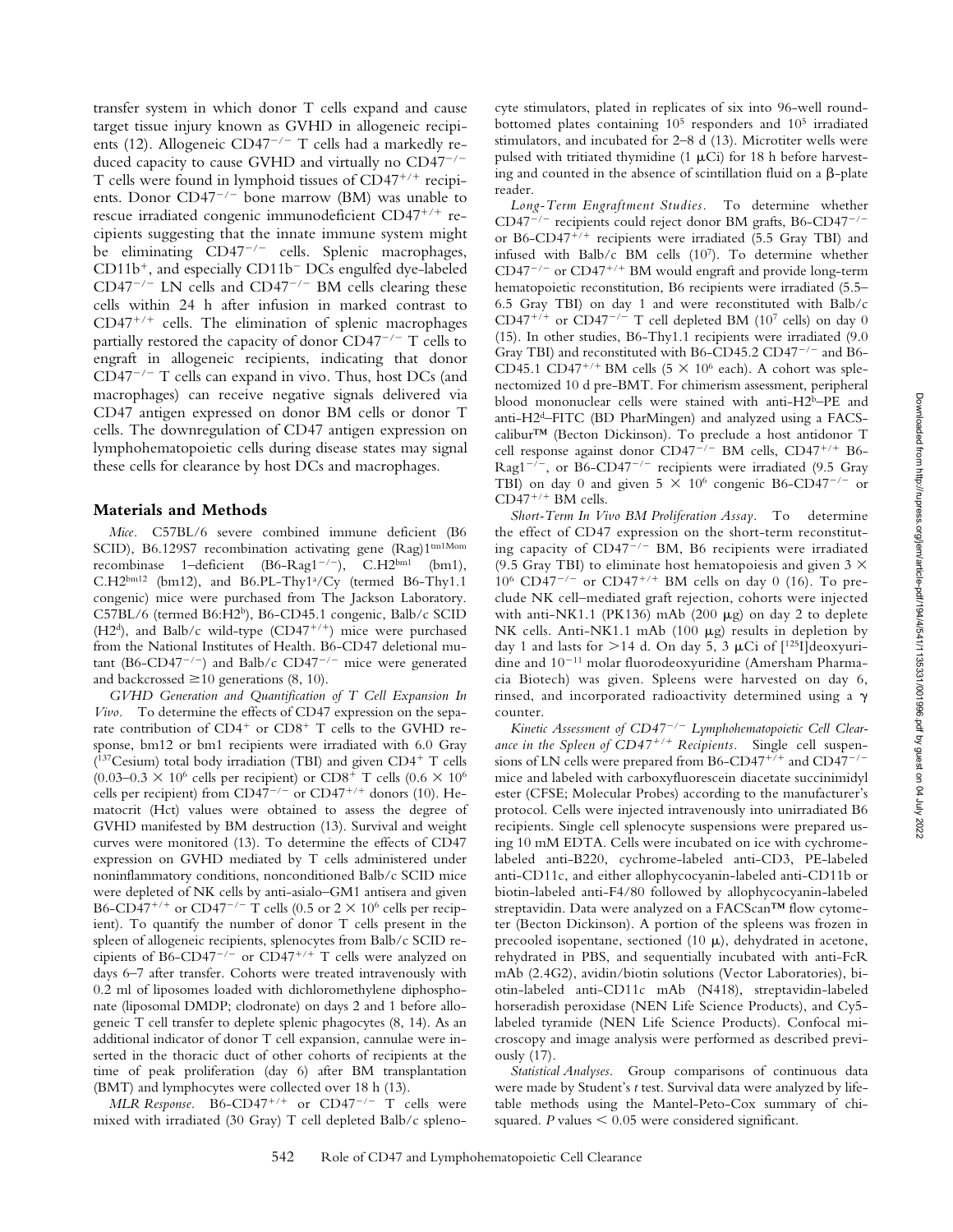## **Results**

*CD47*/ *T Cells Have a Reduced Capacity to Mediate GVH-induced Lethality and Fail to Expand In Vivo.* To determine whether the CD47 expression on donor T cells was required for optimal alloresponses in vivo, nonconditioned NK-depleted Balb/c SCID mice were given 0.5 or  $2.0 \times 10^6$  purified LN T cells from B6-CD47<sup>+/+</sup> or CD47<sup>-/-</sup> donors (Fig. 1 a). All recipients of CD47<sup>-/-</sup> T cells survived long-term, while recipients of CD47<sup>+/+</sup> T cells died by 3 wk after transfer.

To assess the potential effects of irradiation in supporting GVHD lethality and to determine whether differences existed in the effects of CD47 expression on CD8<sup>+</sup> versus CD4<sup>+</sup> T cell-mediated GVHD lethality, bm1 or bm12 recipients were sublethally irradiated (6 Gray TBI) and given purified  $CD8^+$  or  $CD4^+$  T cells, respectively, from B6-CD47<sup>-/-</sup> or CD47<sup>+/+</sup> donors. CD47<sup>+/+</sup> CD8<sup>+</sup> T cells were rapidly lethal (Fig. 1 b). In contrast, 75% of recipients of CD47<sup>-/-</sup> CD8<sup>+</sup> T cells survived long-term. Day 14 mean Hct values were higher in recipients of  $CD47^{-/-}$ versus  $CD47^{+/+}$  T cells (25 vs. 9%, respectively;  $P =$ 0.066), reflective of less GVHD-induced tissue destruction from  $CD47^{-/-}$  T cells. Recipients of  $CD4^{+}$  T cells from CD47<sup>+/+</sup> donors had 25% survival versus 100% survival in recipients of  $CD47^{-/-}$  cells (Fig. 1 c). Day 14 mean Hct values were significantly higher in recipients of CD47-/versus CD47<sup>+/+</sup> T cells (40 vs. 16%, respectively). Titration studies revealed a  $>$  10-fold reduction in GVH lethality by CD47<sup>-/-</sup> versus CD47<sup>+/+</sup> T cells. Thus, GVHD lethality mediated by either  $CD4^+$  or  $CD8^+$   $CD47^{-/-}$  T cells was markedly reduced even in the setting of irradiation-induced tissue injury.

To investigate the mechanism(s) responsible for impaired GVHD lethality observed with CD47 $^{-/-}$  T cells, MLR responses were analyzed. As compared with CD47<sup>+/+</sup> T cells, B6-CD47<sup>-/-</sup> T cells generated a comparable peak proliferative response to Balb/c stimulator cells (mean  $\pm$ SD 6,409  $\pm$  968 vs. 7,709  $\pm$  1,309 cpm [day 3]; 5,175  $\pm$ 827 vs.  $5,124 \pm 512$  cpm [day 4]; *P* values  $> 0.1$ ]. These data indicate that CD47 expression was not critical for in vitro alloproliferation.

It is possible that reduced GVHD by  $CD47^{-/-}$  T cells was due to a defect in the response of CD47<sup>-/-</sup> T cells to alloantigen-bearing cells in vivo which could not be uncovered by in vitro studies. As another indicator of in vivo alloresponses, we examined the capacity of host  $CD47^{-/-}$ recipients to reject allogeneic donor BM grafts, a process which is predominantly T cell dependent. Sublethally irradiated (5.5 Gray TBI) B6-CD47<sup>+/+</sup> or CD47<sup>-/-</sup> recipients were given Balb/c T cell–depleted BM grafts. Donor chimerism levels at 6 wk after BMT revealed no significant differences ( $P = 0.29$ ) between CD47<sup>-/-</sup> versus CD47<sup>+/+</sup> recipients (39  $\pm$  8% vs. 27  $\pm$  7%) (*n* = 18–20 per group). Therefore,  $CD47^{-/-}$  host T cells do not have a major defect in allogeneic BM graft rejection.

Because MLR results were similar with  $CD47^{-/-}$  versus  $CD47^{+/+}$  T cells, we sought to determine whether the impaired GVHD response was a result of poor T cell expansion in vivo. NK-depleted Balb/c SCID mice were given B6-CD47<sup>-/-</sup> or CD47<sup>+/+</sup> T cells (10<sup>6</sup> cells per recipient). On day 6, we observed a mean of  $\geq 2.6 \times 10^6$  donor CD47<sup>+/+</sup> T cells as compared with  $< 0.05 \times 10^6$  donor CD47<sup>-/-</sup> T cells in recipient spleens ( $n =$  three per group individually analyzed;  $P \le 0.001$ ). We found  $\le 0.05 \times 10^6$  $CD47^{-/-}$  T cells in the thoracic duct lymphatics of a separate cohort of mice that received  $CD47^{-/-}$  T cells versus  $0.6 \times 10^6$  T cells in mice given CD47<sup>+/+</sup> T cells ( $n = 6$ ) per group individually analyzed;  $P \leq 0.001$ ). Thus,  $CD47^{-/-}$  T cells do not appear to expand efficiently in or are eliminated by CD47<sup>+/+</sup> allogeneic recipients.

*CD47*/ *BM Cannot Reconstitute Lethally Irradiated CD47*-*/*- *Allogeneic or Congenic Recipients.* The data suggested that the reduction in GVHD by  $CD47^{-/-}$  cells in  $CD47^{+/+}$  allogeneic recipients may not be due to a profound defect in generating an alloresponse. The reduced GVH response in irradiated recipients could be due to the clearance of  $CD47^{-/-}$  T cells by  $CD47^{+/+}$  recipients. To determine whether CD47<sup>-/-</sup> BM cells would be eliminated by CD47<sup>+/+</sup> recipients, irradiated (6.5 Gray TBI) B6 recipients were given Balb/c T cell–depleted BM grafts from CD47<sup>-/-</sup> or CD47<sup>+/+</sup> donors. CD47<sup>+/+</sup> BM infusion resulted in 87% survival and a mean of 79% donor cells in the peripheral blood at 2 mo after BMT. In marked contrast, recipients of  $CD47^{-/-}$  BM cells died between days 12–19 after BMT (Fig. 2 a). Consistent with the presumed hematopoietic failure, recipients of  $CD47^{-/-}$  BM cells experienced a progressive severe (28%) body weight loss. To determine whether the absence of CD47 expression was responsible for impaired hematopoietic reconstitution in the absence of an alloresponse, we infused congenic  $CD47^{-/-}$  BM into  $CD47^{+/+}$  recipients. To preclude a T cell or B cell immune response to the donor graft, we used lethally irradiated (9.5 Gray TBI) CD47<sup>+/+</sup>Rag1<sup>-/-</sup> or Rag1<sup>+/+</sup> mice as recipients of either CD47<sup>-/-</sup> or CD47<sup>+/+</sup> BM.  $CD47^{-/-}$  BM was able to rescue  $CD47^{-/-}$  recipients from hematopoietic failure (Fig. 2 b). In contrast,  $CD47^{-/-}$ BM was not able to rescue lethally irradiated CD47<sup>+/+</sup> Rag1 $^{-/-}$  recipients. Day 14 Hct values indicated that the Rag1<sup>-/-</sup> mice given CD47<sup>-/-</sup> but not CD47<sup>+/+</sup> BM were dying of hematopoietic failure (13  $\pm$  2% vs. 41  $\pm$  1%; *P* < 0.001). Because congenic  $CD47^{-/-}$  BM is able to rescue  $CD47^{-/-}$  but not  $CD47^{+/+}$  recipients, these data are most consistent with a non-T cell, non-B cell immune–mediated resistance of  $CD47^{+/+}$  recipients to  $CD47^{-/-}$  BM.

Further evidence as to whether CD47<sup>-/-</sup> BM cells would be preferentially eliminated in CD47<sup>+/+</sup> recipients, lethally irradiated (9.0 Gray TBI) B6-Thy1.1 were given equal numbers of B6-CD47<sup>-/-</sup> (CD45.2<sup>+</sup>, Thy1.2<sup>+</sup>) and congenic B6-CD45.1 CD47<sup>+/+</sup>(Thy1.2<sup>+</sup>) BM cells. Longterm peripheral blood chimerism indicated that only B6- CD45.1 CD47<sup>+/+</sup> cells repopulated the recipient ( $n = 8$ ) per group). Recipient splenectomy did not alter long-term chimerism results, indicating that the spleen was not essen-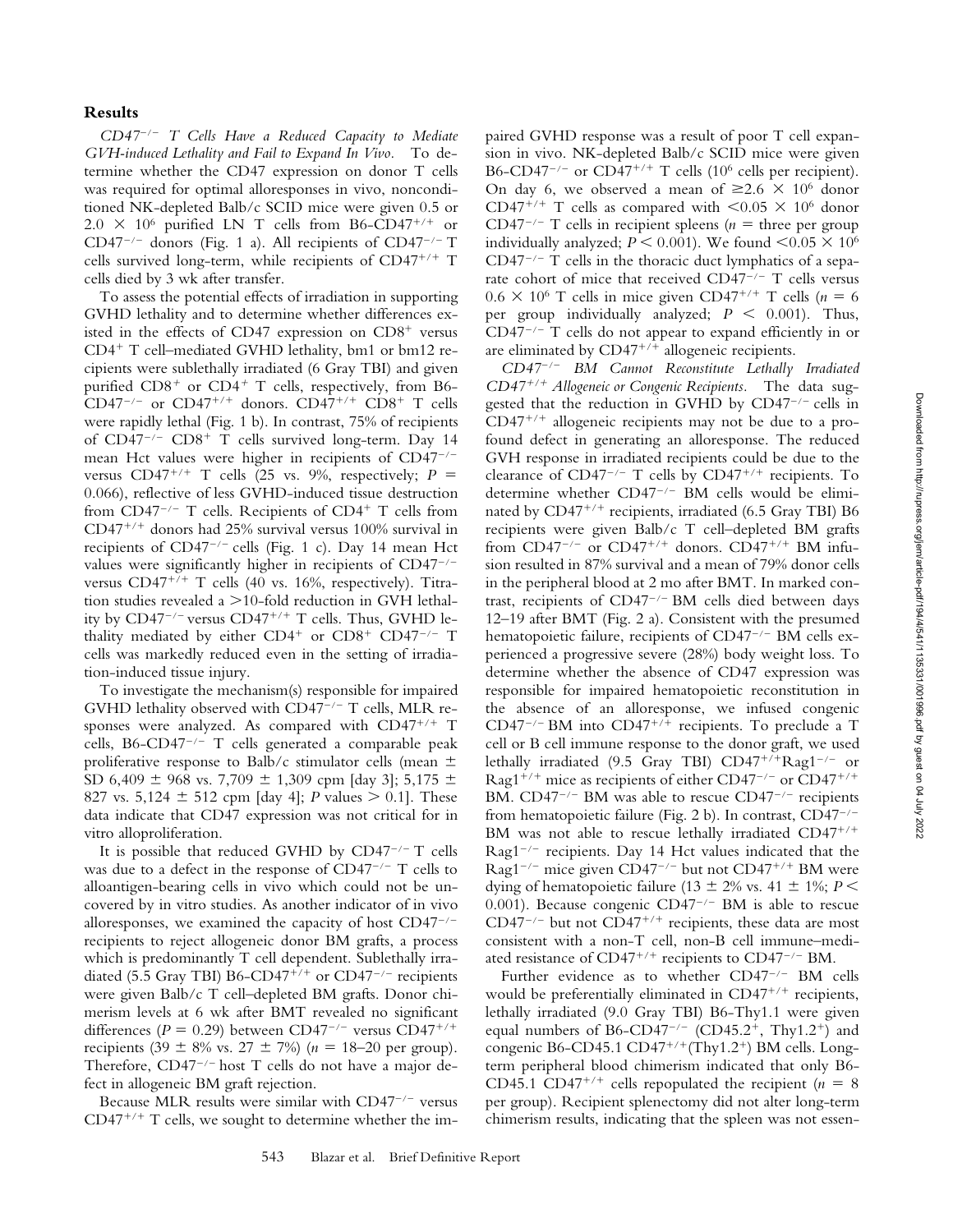

**Figure 1.**  $CD47^{-/-}$  T cells have a reduced GVHD lethality capacity. (a) Nonirradiated, NK cell–depleted Balb/c SCID recipients ( $n = 5$  per group) were given B6-CD47<sup>-/-</sup> or CD47<sup>+/+</sup> T cells. Cell doses  $\times$  10<sup>-6</sup> are indicated in parentheses. Recipients of 2  $\times$  10<sup>6</sup> CD47<sup>-/-</sup> T cells had a significantly ( $P = 0.0015$ ) higher survival rate versus those given  $0.5 \times 10^6$  CD47<sup>+/+</sup> T cells. (b) Irradiated (6.0 Gray TBI) bm1 recipients ( $n = 8$  per group) were given B6-CD47<sup>-/-</sup> or B6-CD47<sup>+/+</sup> CD8<sup>+</sup> T cells. Recipients of  $CD47^{-/-}$  T cells had a significantly higher survival versus B6-CD47<sup>+/+</sup> T cells. (c) Irradiated (6.0 Gray TBI) bm12 recipients (*n* = 8 or 16 per group) were given B6-CD47<sup>+/+</sup><br>CD4<sup>+</sup> T cells. Recipients of B6-CD47<sup>-/-</sup> CD4<sup>+</sup> T cells at a dose of  $0.3 \times 10^6$  had a significantly higher survival rate than recipients of 10-fold fewer B6-CD47<sup>+/+</sup> cells.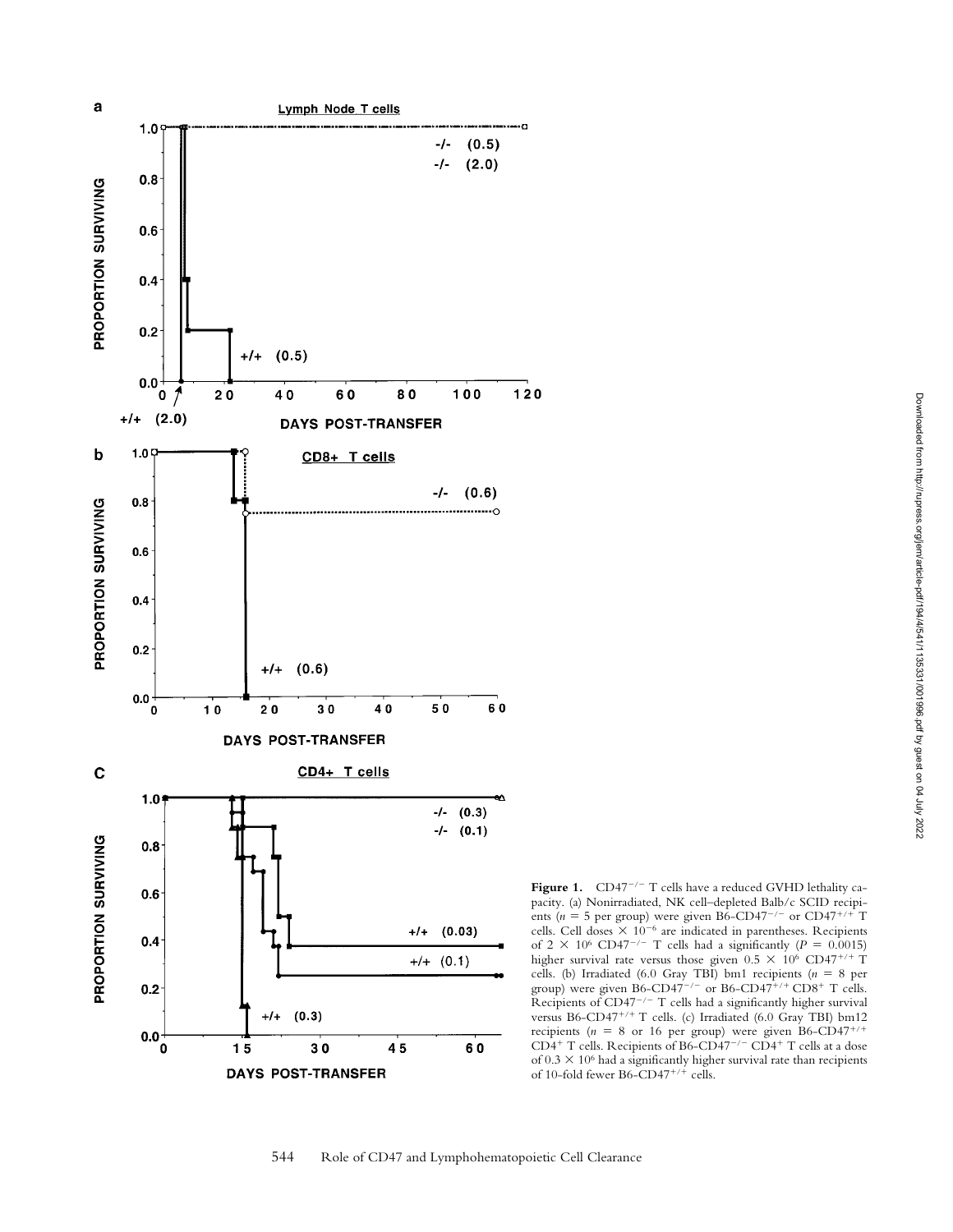

tial for the clearance of  $CD47^{-/-}$  BM cells. Together, these data indicate that  $CD47^{-/-}$  BM cells are preferentially eliminated by CD47<sup>+/+</sup> recipients.

Because long-term reconstitution could not be achieved with  $CD47^{-/-}$  BM, we used a short-term in vivo assay to assess the proliferation of CD47<sup>-/-</sup> BM cells in CD47<sup>+/+</sup> recipients early after infusion. We considered the possibility that NK cells were involved in graft resistance as has been shown for congenic MHC class  $I^{-/-}$  BM cells. When  $CD47^{-/-}$  BM is given to lethally irradiated (9.5 Gray TBI)  $CD47^{-/-}$  recipients, we observed high proliferation by day 5 after BMT (Table I). In marked contrast, CD47<sup>-/-</sup> BM was unable to proliferate in CD47<sup>+/+</sup> recipients regardless as to whether host NK cells were depleted. These data indicate that  $CD47^{-/-}$  BM is able to home to the spleen and proliferate in  $CD47^{-/-}$  but not in  $CD47^{+/+}$  recipients early after BMT.

*Host Macrophages Can Resist the Engraftment of CD47*/ *Donor Cells Transferred into Allogeneic CD47*-*/*- *Recipients.* To determine whether host CD47<sup>+/+</sup> macrophages would clear CD47<sup>-/-</sup> donor T cells, NK-depleted Balb/c SCID

recipients were given B6-CD47<sup>-/-</sup> or B6-CD47<sup>+/+</sup> spleen cells and analyzed 6 d after transfer (Table II). In marked contrast to the fivefold expansion of  $CD47^{+/+}$  T cells,  $CD47^{-/-}$  T cells failed to reconstitute the spleen of allogeneic SCID recipients. Host macrophage and partial DC depletion by clodronate reduced the expansion of allogeneic T cells in controls, suggesting that host APCs supported the expansion of CD47<sup>+/+</sup> T cells in CD47<sup>+/+</sup> recipients. In contrast, APC depletion increased the absolute number of donor CD4<sup>+</sup> and CD8<sup>+</sup> T cells in the spleen of SCID recipients of  $CD47^{-/-}$  T cells, consistent with a partial restoration of donor  $CD47^{-/-}$  T cell engraftment.

given B6-CD47<sup>-/-</sup> BM.

Figure 2.  $CD47^{+/+}$  but not  $CD47^{-/-}$  BM rescues lethally irradiated recipients. (a) B6 recipients were given 6.5 Gray TBI and infused with Balb/c-CD47<sup>+/+</sup> or CD47<sup>-/-</sup> BM ( $n = 15$  per group). Recipients of  $CD47^{-/-}$  BM had a significantly lower survival versus those given CD47<sup>+/+</sup> BM. (b) Lethally irradiated (9.5 Gray TBI) B6-CD47<sup>-/-</sup> or B6- $CD47^{+/+}$  Rag1<sup>-/-</sup> recipients (*n* = 15 per group) were infused with B6-CD47<sup>-/-</sup> BM. B6-CD47<sup>-/</sup> recipients of B6-CD47<sup>-/-</sup> BM had a significantly higher survival than B6-CD47<sup>+/+</sup>Rag1<sup>-/-</sup> recipients

Next, we sought to determine whether macrophagepoor organs had a higher number of donor CD47-/- T cells as compared with macrophage-rich organs. As compared with nonconditioned or sublethal irradiated recipients, lethally irradiated recipients may have an impairment in the removal of donor CD47<sup>-/-</sup> T cells by CD47<sup>+/+</sup> host cells. Therefore, we chose a lethal irradiation system in which B10.BR recipients were prepared with lethal irradiation (8.0 Gray TBI) to increase the likelihood of do-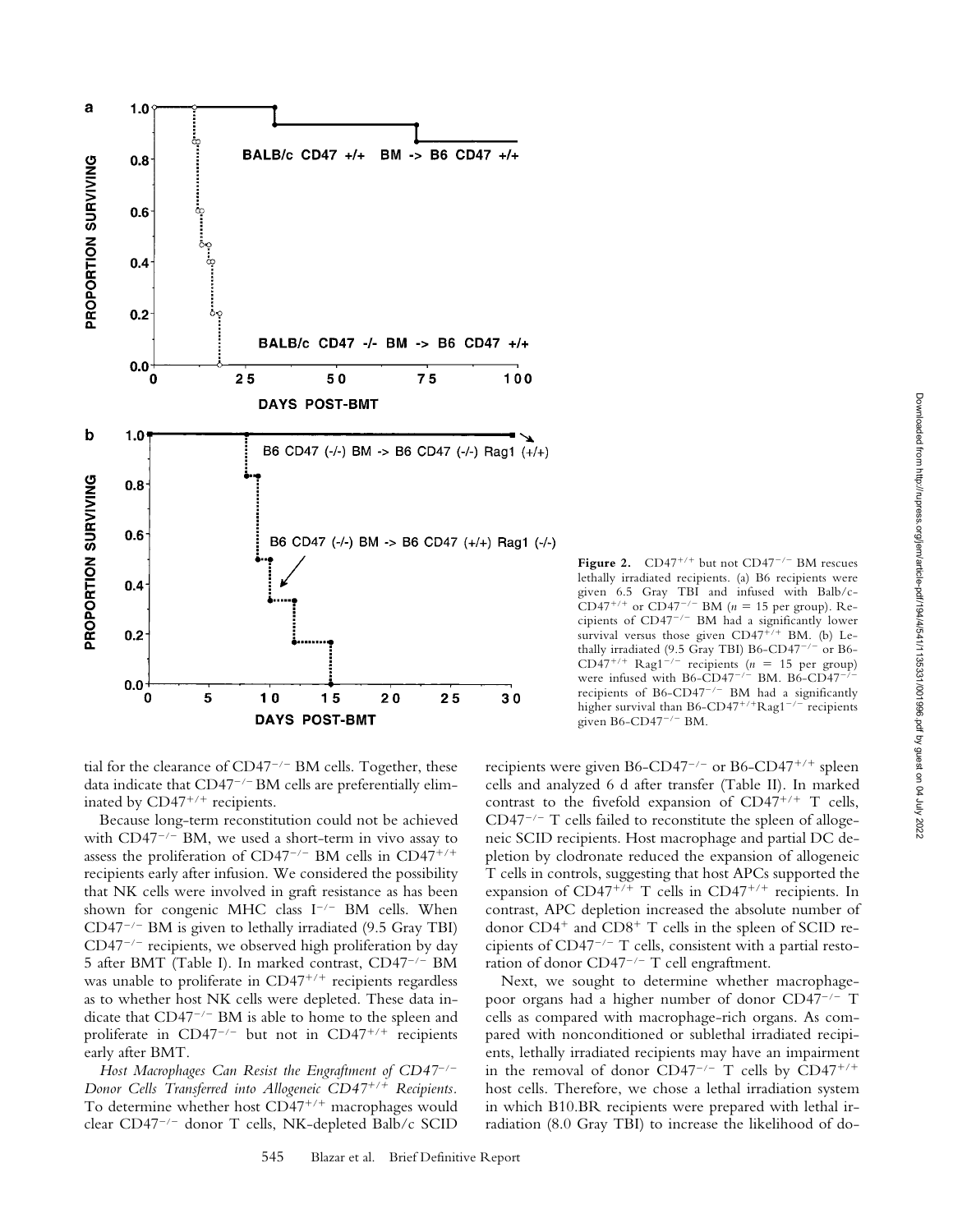| Experiment No. | No. Analyzed | Donor               | Recipient           | NK depletion | Mean $\pm$ SEM       |
|----------------|--------------|---------------------|---------------------|--------------|----------------------|
| 1              | 6            | $-\big/$            | $-\big/$            | no           | $142,645 \pm 24,908$ |
| $\mathbf{1}$   | 6            | $-\prime -$         | $+/+$               | no           | $484 \pm 114$        |
| 1              | 6            | $-\big$ $\big)$ $-$ | $+/+$               | yes          | $4,225 \pm 9,347$    |
| 2              | 5            | $-\prime -$         | $-\big$ $\big)$ $-$ | no           | $125,453 \pm 22,089$ |
| 2              | 5            | $-\big/$            | $+/+$               | no           | $331 \pm 47$         |
| 2              | 5            | $-\big/$            | $+/+$               | yes          | $407 \pm 99$         |
| 3              | 4            | $-\big/$            | $-\big/$            | no           | $146,057 \pm 17,621$ |
| 3              | 5            | $-\big/$            | $+/+$               | no           | $532 \pm 248$        |
| 3              | 5            | $-\big/$            | $+/+$               | yes          | $518 \pm 95$         |

**Table I.** *CD47/ BM Cells Will Proliferate in CD47/ but not CD47*-*/*- *Recipientsa*

<sup>a</sup>B6-CD47<sup>+/+</sup> (termed <sup>+/+</sup>) or B6-CD47<sup>-/-</sup> (termed <sup>-/-</sup>) recipients were lethally irradiated (9.5 Gy TBI), and given B6-CD47<sup>-/-</sup> BM cells. Cohorts of recipients, as indicated, were depleted of NK cells prior to BM infusion. On day 5, [125] deoxyuridine and fluorodeoxyuridine were given. Day 6 spleens were harvested and incorporated radioactivity was determined. Values are mean ±1 SEM. No., number.

nor T cell infiltration into GVHD target organs. Cohorts of mice were reconstituted with BM and either B6  $CD47^{+/+}$  or  $CD47^{-/-}$  T cells. Recipients of allogeneic CD47<sup>-/-</sup> T cells uniformly succumbed to GVHD lethality, albeit significantly delayed as compared with recipients receiving CD47<sup>+/+</sup> T cells (data not shown). Immunohistochemistry was performed on tissue sections obtained from known GVHD target organs (liver, colon, and skin) in this model system. On day 14 after BMT, there were at least 15-fold fewer donor T cells present in the liver of recipients of  $CD47^{-/-}$  versus  $CD47^{+/+}$  T cells (mean values: CD4<sup>+</sup> T cells, 9  $\pm$  7 vs. 133  $\pm$  11/mm<sup>2</sup>; CD8<sup>+</sup> T cells: 7  $\pm$ 2 vs.  $122 \pm 32/\text{mm}^2$ , respectively). The liver is a rich source of Kupffer cells, macrophages which clear cellular and particulate material. In lethally irradiated recipients of MHC disparate donor T cells, 25% of Kupffer cells are of host origin as late as 2 wk after BMT (18). Thus, the liver could function in part as a clearinghouse for  $CD47^{-/-}$  T cells. In the skin, also a rich source of APCs, T cells were present at fivefold lower frequency in recipients of CD47-/as compared with CD47<sup>+/+</sup> T cells (mean values: CD4<sup>+</sup> T cells,  $19 \pm 6$  vs.  $11 \pm 1/\text{mm}^2$ ;  $CD8^+$  T cells:  $36 \pm 18$ vs.  $0 \pm 0/\text{mm}^2$ , respectively). In contrast, in other organs not as rich in macrophages, such as the colon, donor T cell infiltration in recipients of  $CD47^{-/-}$  T cells was reduced by only 63% as compared with recipients of CD47<sup>+/+</sup> T cells (mean values: CD4<sup>+</sup> T cells,  $91 \pm 41$  vs.  $322 \pm 89/$ mm<sup>2</sup>; CD8<sup>+</sup> T cells: 150  $\pm$  17 vs. 350  $\pm$  35/mm<sup>2</sup>, respectively). These data are consistent with a greater degree of clearance of allogeneic  $CD47^{-/-}$  T cells in macrophagerich as compared with macrophage-poor organs in CD47<sup>+/+</sup> recipients.

**Table II.** *CD47/ T Cells Have Impaired In Vivo Engraftment As Compared to CD47+/+ T Cells when Infused into Nonconditioned Allogeneic Recipientsa*

| Group                               | <b>DMDP</b> | Spleen No.        | $CD4^+$                | Total CD4 <sup>+</sup> | $CD8+$                 | Total CD8 <sup>+</sup>        |
|-------------------------------------|-------------|-------------------|------------------------|------------------------|------------------------|-------------------------------|
|                                     |             |                   | $\frac{0}{0}$          |                        | $\frac{0}{0}$          |                               |
| $+/- \rightarrow$ Balb/c SCID       | no          | $25 \pm 5$        | $10 \pm 1$             | $2.4 \pm 0.5$          | $20 \pm 5$             | $5.0 \pm 1.6$                 |
| $+$ /+ $\rightarrow$ Balb/c SCID    | yes         | $3 \pm 2^{\circ}$ | $13 \pm 4$             | $0.5 \pm 0.4^{\circ}$  | $34 \pm 7^{\circ}$     | $1.0 \pm 0.4^{\circ}$         |
| $-\prime$ $\rightarrow$ Balb/c SCID | no          | $6 \pm 2^c$       | $0 \pm 0$ <sup>c</sup> | $0.0 \pm 0.0^{\circ}$  | $0 \pm 0$ <sup>c</sup> | $0.0 \pm 0.0^{\circ}$         |
| $-\prime$ $\rightarrow$ Balb/c SCID | yes         | $2 \pm 1^{\circ}$ | $10 \pm 3^{\circ}$     | $0.2 + 0.2b$           | $28 \pm 18^{\circ}$    | $0.4 \pm 0.3$ <sup>a, c</sup> |
|                                     |             |                   |                        |                        |                        |                               |

Nonconditioned, NK cell–depleted Balb/c SCID were given T cells (10<sup>6</sup> cells per recipient) from B6-CD47<sup>+/+</sup> or B6-CD47<sup>-/-</sup>donors as indicated. Mice received either saline or liposomal DMDP injections on days 2 and 1. Four mice per group were individually studied on day 6 after transfer for evidence of engraftment of donor T cells in the spleen of recipients. Data for lymphoid cell subsets are shown. All cell numbers are  $\times 10^{-6}$ . DMDP, dichloromethylene diphosphanate (clodronate). No., number.

 $P < 0.05$  versus no DMDP group.

 $b$ <sup>b</sup> $0.1 < P < 0.05$  versus no DMDP group.

 $\epsilon P$  < 0.05 versus CD47<sup>+/+</sup> donor T cells.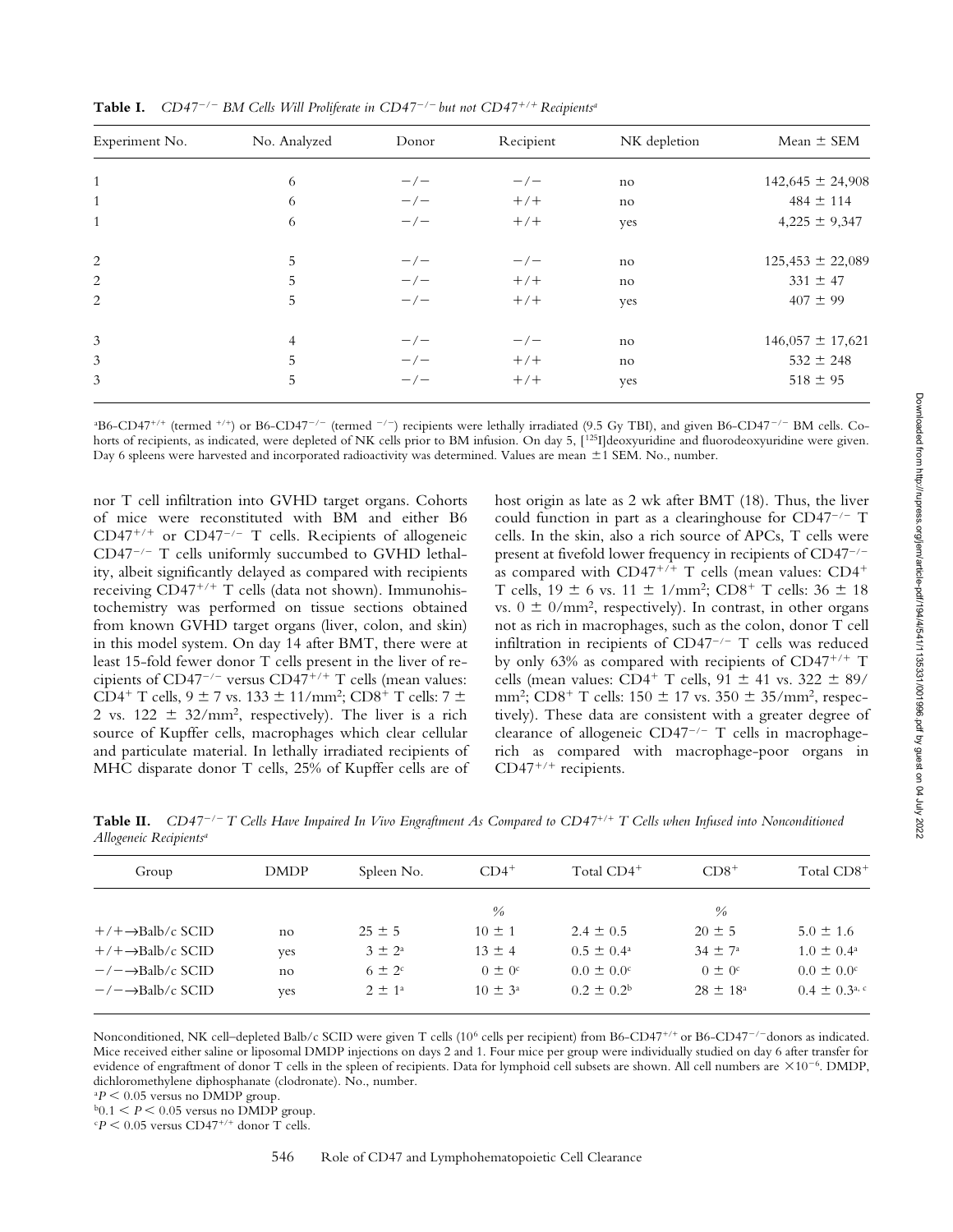Host CD47<sup>+/+</sup> Splenic DCs and Macrophages Rapidly En*gulf Donor CD47*/ *Lymphohematopoietic Cells In Vivo.* In contrast to the critical role of host macrophages in RBC clearance (8, 11), these cells appeared to play only a partial role in lymphohematopoietic cell clearance. To directly examine which host cell populations would engulf  $CD47^{-/-}$ lymphohematopoietic cells, B6-CD47<sup>+/+</sup> recipients were given CFSE-labeled LN cells from B6-CD47<sup>-/-</sup> or CD47<sup>+/+</sup> donors. Splenocytes were analyzed at various time periods after infusion to enumerate  $CD47^{-/-}$  versus CD47<sup>+/+</sup> cells and determine whether there was evidence that  $CD47^{-/-}$  T cells were phagocytosed to a greater extent than CD47<sup>+/+</sup> T cells. Flow cytometric analysis indicated that a higher proportion of splenic CD11b<sup>-</sup>CD11c<sup>+</sup> DCs had phagocytosed CFSE-labeled  $CD47^{-/-}$  than CD47<sup>+/+</sup> congenic T cells by 1 h after infusion (5.5 vs. 1.0%, respectively; Fig. 3 a). Analysis of time kinetics revealed that CFSE-labeled CD47<sup>-/-</sup> versus CD47<sup>+/+</sup> T cells had been engulfed by a higher proportion of  $CD11b$ <sup>-</sup> $CD11c$ <sup>+</sup> DCs (1, 2, and 4 h after infusion),  $CD11b^+CD11c^+$  DCs (1 h), and F4/80<sup>+</sup>CD11c<sup>-</sup> macrophage populations (1 h; Fig. 3 b). Splenic sections obtained 1 h after infusion showed that CFSE-labeled T cells



c



CFSE CD47+/+ LN cells, green CD11c+ cells, red



CFSE CD47-/- LN cells, green CD11c+ cells, red

547 Blazar et al. Brief Definitive Report

of both genotypes migrated to the periarteriolar sheath areas but approximately one-half of CFSE-labeled CD47<sup>-/-</sup> and virtually no CD47<sup>+/+</sup> T cells could be found inside host CD11c<sup>+</sup> DCs (Fig. 3 c). By 1 d after infusion, there were no detectable CFSE-labeled CD47 $^{-/-}$  T cells present in the spleen as determined by either flow cytometry or splenic sections, in contrast to readily detectable CFSElabeled CD47<sup>+/+</sup> T cells which were still present (data not shown). Thus,  $CD11b$ <sup>-</sup> DCs and to a lesser extent CD11b- DCs and macrophages preferentially engulfed  $CD47^{-/-}$  versus  $CD47^{+/+}$  T cells.

## **Discussion**

Our data show that CD47 expression is necessary to prevent host CD47<sup>+/+</sup> splenic DCs and macrophages from clearing CD47<sup>+/+</sup> lymphohematopoietic cells. In the absence of CD47 expression, donor BM reconstituting cells are rapidly cleared in CD47<sup>+/+</sup> recipients indicating that this antigen is expressed on short-term reconstituting BM cells. Congenic or allogeneic donor T cells which do not express CD47 are rapidly cleared by CD47<sup>+/+</sup> DCs and macrophages. Thus, CD47 antigen on BM cells and T cells

> **Figure 3.**  $CD47^{-/-}$  lymph node cells are cleared by APC in vivo. LN cells were isolated from B6-CD47<sup>+/+</sup> or CD47<sup>-/-</sup> mice, CFSE-labeled, and injected (5  $\times$ 106 per mouse) intravenously into B6 recipients. Some mice were left uninjected (time 0 h). Spleens from mice were harvested 1, 2, and 4 h after injection  $(n = 3$  per time point) and stained with mAb (anti-B220, anti-CD3, anti-CD11c, anti-CD11b, or anti-F4/80) to identify  $CD11b^-$  DCs  $(B220^-, \text{ CD3}^-, \text{ CD11c}^+),$ CD11b<sup>+</sup> DCs (B220<sup>-</sup>, CD3<sup>-</sup>, CD11c<sup>+</sup>), and F4/80<sup>+</sup> macrophages (B220<sup>-</sup>, CD3<sup>-</sup>, CD11c<sup>-</sup>). A portion of the spleens examined using confocal microscopic analysis. (a) Representative histograms depicting CD11b DCs 1 h after injection of CD47<sup>+/+</sup> cells (center),  $CD47^{-/-}$  cells (bottom) or not injected (top) are shown. (b) Kinetics of the appearance of CFSE<sup>+</sup>CD11b<sup>-</sup>DCs (squares) CD11b<sup>+</sup> DCs (circles), and F4/80<sup>+</sup> macrophages (triangles) after injection of  $CD47^{+/+}$  (open symbols) or  $CD47^{-/-}$  (closed symbols) LN cells. The percentage of CFSE<sup>+</sup> cells contained within the indicated cell population is listed on the y axis. Values for standard error of the mean were all  $\leq$ 26% except for CD11b<sup>+</sup> DCs engulfing CD47<sup>+/+</sup> T cells. At the indicated time points, there was a significantly (P  $\geq$  0.03) higher proportion of CD11b<sup>-</sup>  $CD11c^{+}$  (1, 2, 4 h) DCs,  $CD11b^{+}$  DCs (1 h), and F4/ 80<sup>+</sup> macrophages (1 h) which had engulfed CFSElabeled CD47<sup>-/-</sup> versus CD47<sup>+/+</sup> cells. (c) Photomicrographs of spleen sections from mice at 1 h after injection with CFSE-labeled  $CD47^{+/+}$  (left) or  $CD47^{-/-}$ (right) LN cells (green). CD11c<sup>+</sup> DCs are red.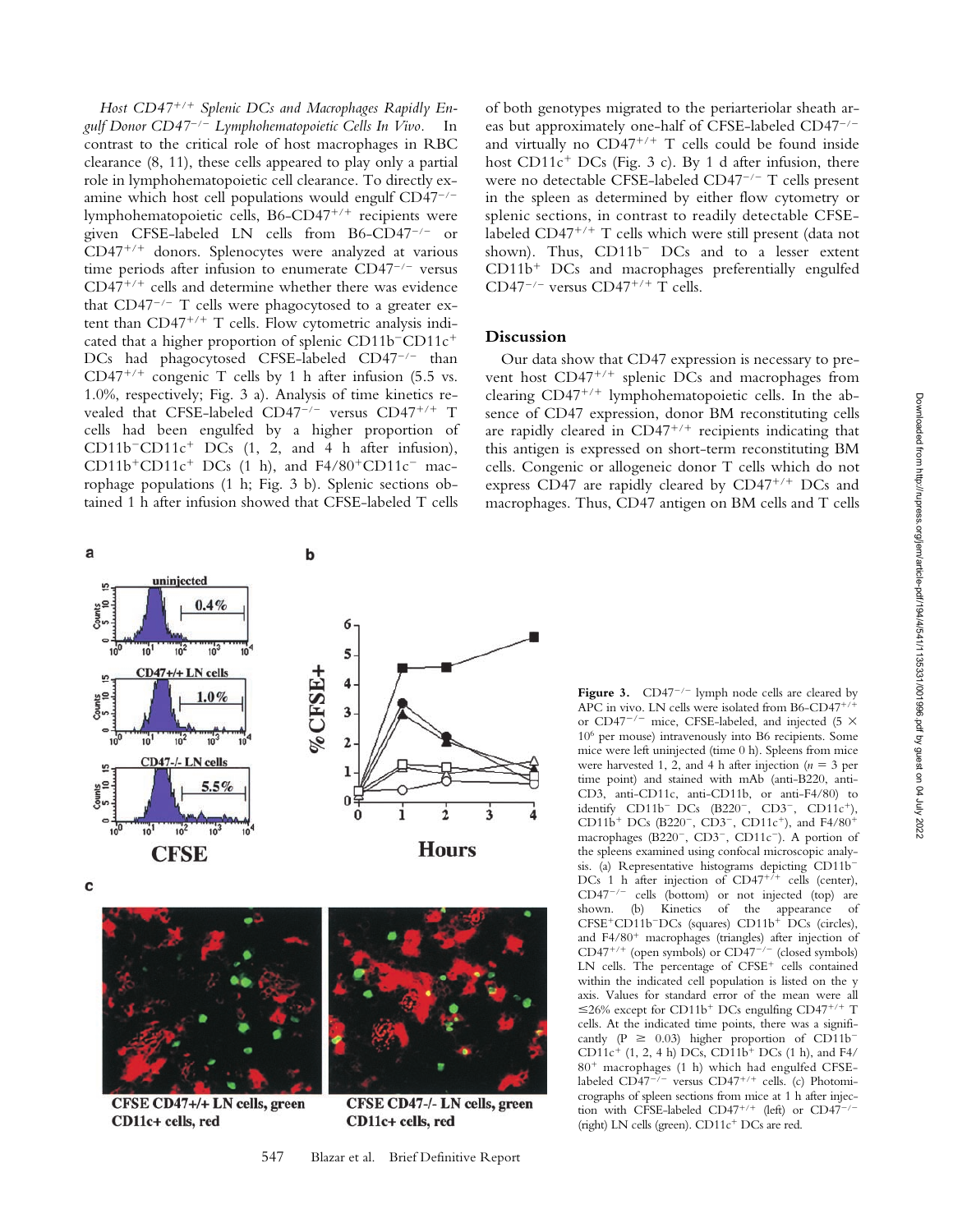can function as a negative regulator of the scavenger effects of host DCs and macrophages in eliminating lymphohematopoietic cells which fail to express this antigen.

 $CD47$ <sup>-/-</sup> BM is able to proliferate and reconstitute lethally irradiated CD47<sup>-/-</sup> but not CD47<sup>+/+</sup> recipients. These data are consistent with a clearing of  $CD47^{-/-}$  hematopoietic progenitor cells by the host as further evidenced by an almost complete absence of BM proliferation early after transfer. Similarly, despite the pressure to generate effective alloresponses and for homeostatic expansion in vivo,  $B6$ -CD47<sup>-/-</sup> T cells could not be detected in allogeneic Balb/c SCID CD47<sup>+/+</sup> recipients. Recently, we have reported that CD47<sup>-/-</sup> RBCs are cleared in CD47<sup>+/+</sup> mice by splenic macrophages (8, 11). The macrophage receptor engaged by CD47 is  $SIRP\alpha$ , a signal-regulatory protein which inhibits tyrosine-kinase signaling pathways (8, 11, 19). NK inhibitory receptors also recruit and activate the same tyrosine-kinase signaling pathways so that NK cells won't eliminate lymphohematopoietic cells that express self-MHC class I antigens (20, 21). Conversely, tumor cells that have lost or downregulated MHC class I antigens could be removed by NK cells (19). In an analogous fashion, splenic macrophages clear RBCs which lack MHC antigens. Although an ovarian cancer cell line has been shown to be CD47 deficient, it is possible that CD47 expression is downregulated on other types of tumors or damaged lymphohematopoietic cells (22). In those instances, a low level of CD47 expression may cause the host to eliminate these cells.

Regulation of CD47 expression may be an important mechanism for host macrophages to remove damaged RBCs since the clearance of opsonized RBCs is controlled by  $CD47-SIRP\alpha$ . For other lymphohematopoietic cells such as T cells and BM cells, DCs appear to be more critical than macrophages in eliminating  $CD47^{-/-}$  cells in a CD47<sup>+/+</sup> microenvironment. We provide direct evidence that both CFSE-labeled  $CD47^{-/-}$  and  $CD47^{+/+}$  T cells initially localized to the splenic periarteriolar sheath but that  $CD47^{-/-}$  T cells were engulfed by  $CD11b^-DCs$  and to a lesser extent by CD11b<sup>+</sup> DCs and macrophages by 1 h after infusion, resulting in complete clearance of  $CD47^{-/-}$ but not CD47-/- T cells within 1 d after infusion. In contrast, RBCs normally stay within the macrophage-rich red pulp area of the spleen, which is why macrophages are the primary populations to eliminate  $CD47^{-/-}$  RBCs. Consistent with CFSE-labeled T cell data, the elimination of host splenic CD11b<sup>+</sup>CD11c<sup>+</sup> DCs and macrophages by clodronate only partially inhibited CD47 $^{-/-}$  T cell clearance by CD47<sup>+/+</sup> recipients. Because DCs are widely distributed throughout the body especially including DCrich tissues such as the liver, lung, LN, and skin as well as the spleen, we hypothesize that the spleen may not be the major site of clearance for  $CD47^{-/-}$  T cells or BM. In support of this hypothesis, irradiated, splenectomized recipients given equal numbers of congenic  $CD47^{-/-}$  and CD47<sup>+/+</sup> BM cells had exclusively congenic CD47<sup>+/+</sup> BM-derived cells present in the peripheral blood when analyzed 1 mo later. Thus, CD47<sup>+/+</sup> DCs and macrophages

engulf and clear  $CD47^{-/-}$  lymphohematopoietic cells, a process which can occur both within or outside the spleen. For lymphohematopoietic cells which express MHC antigens, CD47 expression may represent a safeguard for eliminating abnormal cells that have not downregulated MHC class I antigens.

We were unable to demonstrate a critical role for CD47 in regulating alloresponses. In vitro, MLR responses with CD47<sup>-/-</sup> T cells were similar to CD47<sup>+/+</sup> T cells. In vivo, CD47<sup>-/-</sup> recipients could reject allogeneic donor BM grafts indicating that host antidonor responses by  $CD47^{-/-}$ T cells were not markedly impaired. Several investigators have shown that CD47 can costimulate T cells that have received TCR signals (3–7, 19). In nonirradiated or sublethally irradiated recipients, the donor T cells are rapidly cleared and therefore not available to mediate lethality. Because under lethal irradiation conditions, recipients of allogeneic  $CD47^{-/-}$  T cells eventually succumbed to GVHD lethality, it is possible that heavy irradiation either eliminated SIRP $\alpha$ -expressing host cells or inhibited their function. Regardless,  $CD47^{-/-}$  T cells can cause lethality, providing evidence that  $CD47^{-/-}$  T cell alloresponses are not markedly impaired in vivo.

In summary, we have found that CD47 expression is required to prevent clearance of lymphohematopoietic cells by DCs and macrophages. This rapid response mechanism may protect the host from damaged or defective cells that downregulate CD47 antigen in disease states. Approaches to reduce CD47 antigen expression on lymphohematopoietic cells may provide a means of eliminating abnormal or harmful cells in various disease settings.

This work was supported in part by National Institutes of Health grants R01AI-34495, R01HL55209, R01HL63452, R01GM-57573, R01AI-33903, R01-AI-34285, R37HL-56067, P01AI-35225, and K08AI 01503. P.-A. Oldenborg was supported by a postdoctoral fellowship from the Umea University-Washington University exchange program and by the Swedish Medical Research Council.

*Submitted: 1 December 2000 Revised: 13 June 2001 Accepted: 28 June 2001*

## **References**

- 1. Brown, E., L. Hooper, T. Ho, and H. Gresham. 1990. Integrin-associated protein: a 50-kD plasma membrane antigen physically and functionally associated with integrins. *J. Cell Biol.* 111:2785–2794.
- 2. Imhof, B.A., D. Weerasinghe, E.J. Brown, F.P. Lindberg, P. Hammel, L. Piali, M. Dessing, and R. Gisler. 1997. Cross talk between  $\alpha(v) \beta 3$  and  $\alpha 4\beta 1$  integrins regulates lymphocyte migration on vascular cell adhesion molecule 1. *Eur. J. Immunol.* 27:3242–3252.
- 3. Waclavicek, M., O. Majdic, T. Stulnig, M. Berger, T. Baumruker, W. Knapp, and W.F. Pickl. 1997. T cell stimulation via CD47: agonistic and antagonistic effects of CD47 monoclonal antibody 1/1A4. *J. Immunol.* 159:5345–5354.
- 4. Reinhold, M.I., F.P. Lindberg, G.J. Kersh, P.M. Allen, and